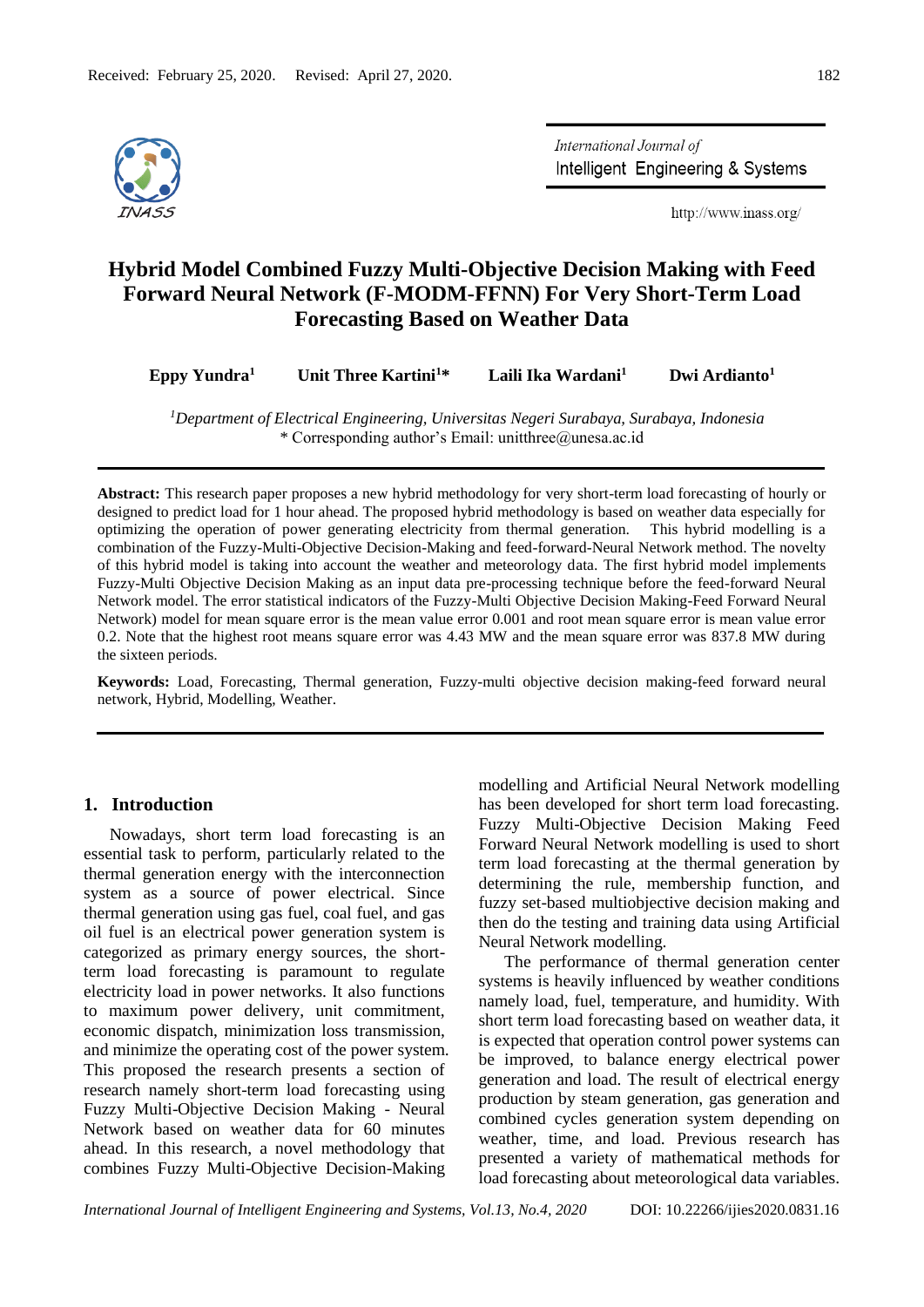The performance of thermal generation systems is heavily influenced by some weather conditions data, consisting of fuel, temperature, lead generation, and humidity. The relation is clear: electrical energy generated by the thermal generation depends on the amount of the fuel used by thermal unit generation. Output power electrical energy depending on the temperature, humidity, and fuel, because the more fuel used, the higher the heat rate value and the greater the output power from thermal generation. Previous research has presented and explains a variety of mathematical methods for load forecasting about weather variables. The result of the electrical energy production steam and gas generation system depending on weather and meteorology, time, load customers and geographic location. Previous research has presented a variety of mathematical methods for load forecasting about meteorological variables. D. Liu, L. Zeng, C. Li, K. Ma Y. Chen and Y. Cao [1] presented a load forecasting method based on local weather information for a distributed short term, which includes neural network, autoregressive integrated moving average model, autoregressive and moving average and gray model. Y. Wang, Q. Chen, M. Sun, C. Kang, and Q. Xia [2] presented a novel ensemble method for load forecasting, where the sub-profiles are first clustered in different groups and forecasting is conducted on the grouped load profiles individually. T. Vincent, A. Pichavant, Y.Goude A. Antoniadis and J. M Poggi [3] presented about prediction a semi-parametric based on additive models using consider an application to the customer load demand at an aggregate level. Short term load forecasting and operation strategy probabilistic design using the combination model, has been described in [4–6]. Load forecasting design using Forecasted Loads by M. Liu, Y. Shi and F. Fang [4]. Load Forecasting and normalization by T. Hong, J. Wilson, J. Xie and Long [5]. Quantile Regression for probabilistic load forecasting by B. Liu, J. Nowotarski, T. Hong, and R. Weron [6]. B.Li, J. Zhang, Y. He and Y. Wang [7] presented shortterm load forecasting using wavelet decomposition with a neural network model. K. Weicong, D. Z. Yang, D. J. Hill, L. Fengji, and Y. Xu [8] have presented load forecasting for short term residential based on resident behavior learning. Load prediction is the main problem in the reliability electrical power system, where the data load in the form of the time series can also be analyzed using temperature scenario generation as described in reference [9]. J. Xie and T. Hong [9] have presented about the various approaches to generating probabilistic load forecasts, feeding simulated weather scenarios to a

point load prediction model is being commonly accepted by the industry for its simplicity and interpretability. The efforts involved in improving the system level intraday load prediction by applying clustering to identify groups of customers with similar load consumption patterns from smart meters before performing load forecasting as described in reference [10]. L. Franklin, L. W. Jen, H. Heng, Y. D. Wang, and L. S. Robert [10] worked on the efforts involved in utilizing the data to improve the load prediction accuracy at the system level. Short term load forecasting is not only using the classical method, where the fisher information based meteorological factors are the main input variables as described in reference [11]. S. Cai, L. Liu, H. Sun, and J. Yan [11] have presented the weather information is a main important factor in short term load forecasting, and this paper is to develop a novel methodology based on fisher information for meteorological factors and variables introduction and variable selection in short term load forecasting. B. Wang, Y. Li and J. Watada [12] have presented about supply reliability and generation cost analysis due to load forecast uncertainty in unit commitment problems. U. T. Kartini, D. Ardianto, and W. Laili [13] worked explain about modeling and simulation Very Short-Term Load Forecasting Based on Meteorological With Modelling k-Nearest Neighbour-Feed Forward Neural Network for hydrothermal generation in Indonesia. Optimization and analysis data design using the combination Multi-Objective Decision Making model, has been described in [14–20]. Optimization solar/wind penetration at energy renewable using Multi-Objective by F. Mohamad, J. The, and H. Abunima [14]. Analysis data hierarchy Process based on Multi-Criteria Decision Making Method by D. J. Yi Tey, Y. F. Gan, G. Selvachandran, S. G. Quek, F. Smarandache, L. H Son, M. A. Basset and H. V Long [15]. Multi-Objective Finite for predictive control by S. M. A. Pahnehkolaei, H. Vahedi, A. Alfi, and K. Al-Haddad [16]. A Centroid Decision Making Approach For Solving A Multi-Objective Optimal Power Flow by E. Barocio, J. Regalado, E. Cuevas, F. Uribe, P. Zuniga, and P. J. R Torres [17]. Short Term Voltage Security of Power Systems Using Accelerated Multi-Objective Reinforcement Learning by Z. Deng, Z. Lu, Z. Guo, W. Yao, W. Zhao, B. Zhao, and C. Hong [18] and A Stochastic Multi-Objective Framework For Optimal Scheduling of Energy Storage Systems by H. Farzin, M. F. Firuzabad, and M. M Aghtaie [19]. Multiobjective Expansion Planning Approach: Distant Wind Farms by M. S. Javadi, M. Saniei, H. R.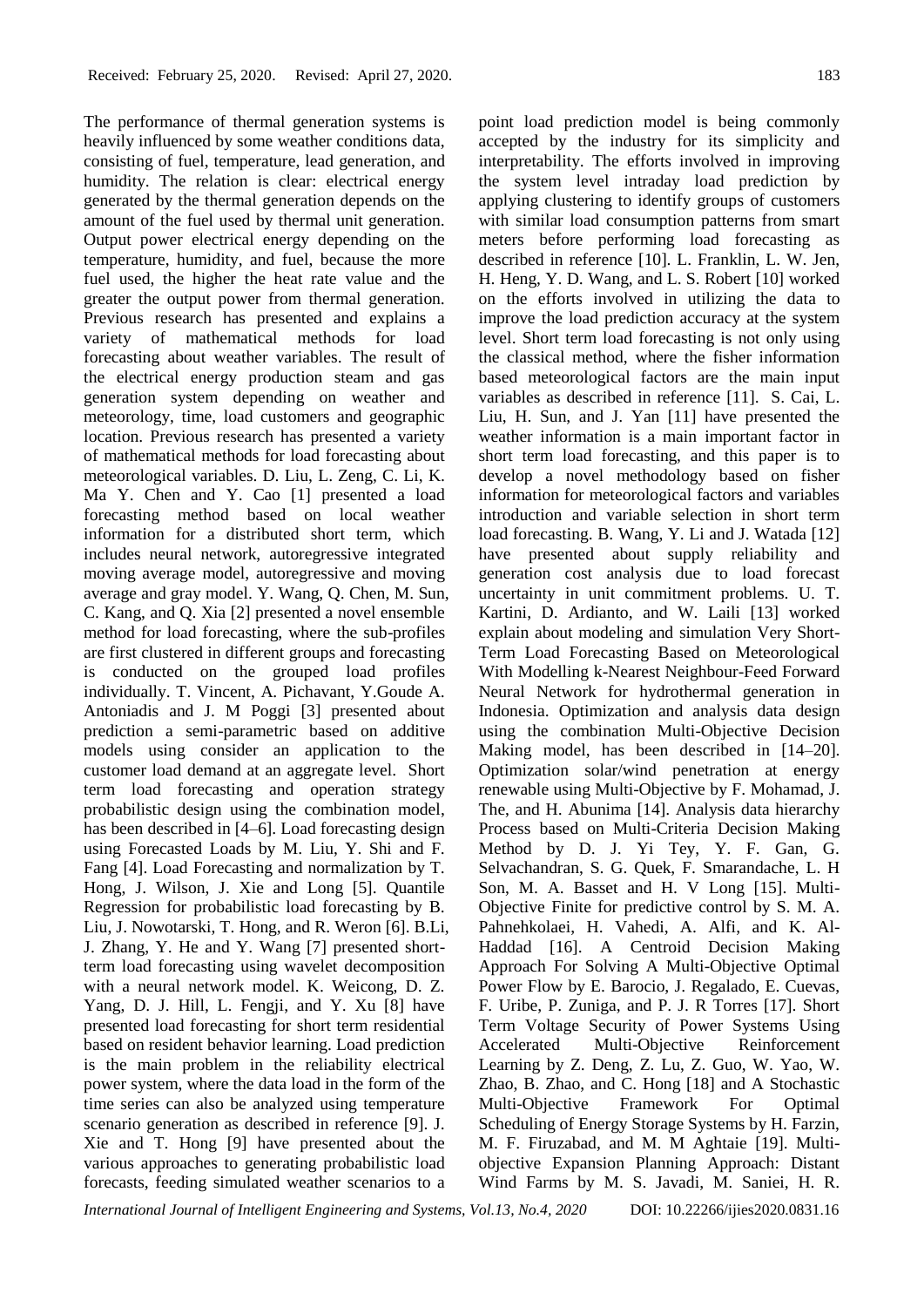Mashhadi, and G. G Alcaraz [20]. H. Khazraj, B. Y Khanghah, P. Ghimire, F. Martin, M. Ghomi, F. F. Silva, and C. L. Bak [21] have presented about the management optimal operational scheduling and reconfiguration based on weather condition using a hybrid optimization algorithm based on genetic algorithm set. Multi-Objective Decision-Making model for Planning problem has been described in [22, 23]. H. Mavalizadeh, A. Ahmadi, and A. Heidarr [22] have presented probabilistic multiobjective generation and transmission expansion planning problem using normal boundary intersection. S. M. Mazhari, H. Monsef, and R. Romero [23] have presented planning incorporating customer choices on reliability using multi-objective generation and transmission expansion planning problem using normal boundary intersection. S. Motepe, A. N. Hasan and R Stopforth [24] worked to explain about load forecasting process for a power distribution network using the hybrid model. And application optimization reactive power dispatch of power systems based on multi-objective decision making has been described by M. Zhang and Y. Li [25]. Optimization power scheduling, modeling, planning, and forecasting based on the mathematic model, has been described in [26–31]. Optimal power scheduling of smart residential buildings by A. Ouammi [26]. Modeling and forecasting short term power load using deep learning by T. Ouyang, Y. Ho, H. Li, Z. Sun, and S. Back [27], Optimization based on Fuzzy by Y. Shen and G. Ge [28], Multi-objective Synergistic Planning of EV Fast-Charging Stations In The Distribution System Coupled by A. Shukla, K. Verma, and R. Kumar [29]. Scheduling thermal generation day ahead using evolutionary multiobjective by A. Trivedi, D. Srinivisan, D. Sharma, and C. Singh [30]. And coordinated multi-objective decision making for multiple Trade-Offs has been described as Z. Zhao, J. Yang, W. Yang, H. Luo, and Y. Peng [31].

This paper aims and presents focuses a part of the research in progress that seeks to estimate load generation thermal unit production one hour ahead. This part concerns how to forecast the hourly load generation thermal unit for a given site based on meteorology data. In this research, a novel methodology that combines Fuzzy Multi-Objective Decision Making (F-MODM) modelling and the Feed-Forward neural networks (FFNN) modelling techniques have been developed. A Fuzzy Multi-Objective Decision Making Feed Forward Neural Networks is used to model the load thermal generation using a daily forecast provided by another unit thermal generation.

Fuzzy Multi-Objective Decision Making Feed Forward Neural Network (F-MODM-FFNN) modelling is used to short term load forecast at the thermal generation by decision-making rule fuzzy logic based on meteorology data and then do the testing and training data at feed-forward neural network model. This paper proposes a time series forecasting model that integrates Fuzzy Multi-Objective Decision Making and Feed Forward Neural Network model algorithms. The Fuzzy Multi-Objective Decision-Making model is used to search for the optimal weights data and the Feed Forward Neural Networks is used to search for the predict load generation thermal unit. The model is tested and compared with k-nearest neighbor Neural Network and Artificial Neural Network, where the conventional model is used to search for similar time series, while the advantages our model the load forecasting based on meteorology data can get more accurate forecasting results.

The remainder of the article is organized as follows: Section 2 describes the modelling and data from thermal unit generation, section 3 describes the combination methodology used, i.e. Fuzzy Multi-Objective Decision Making Feed Forward Neural Network method and Feedforward neural network model, while Section 4 presents study cases of the modelling in very short-term load forecasting and its measured error. And finally, Section 5 presents some concluding remarks.

#### **1.1 Notation**

*Indexes:*

The notation used throughout the paper is stated below.

| $\mu_{\overline{N}}(x)$ | is the continuous mapping from      |
|-------------------------|-------------------------------------|
|                         | R to the interval of $[0,1]$        |
| $\mu_{\overline{N}}(x)$ | are the convex fuzzy subset and     |
|                         | the normalization of a fuzzy        |
|                         | subset which means that there       |
|                         | exists a number $x_0$ makes         |
|                         | $\mu_{\overline{N}}(x)$ is amount 1 |
| k                       | are the alternatives                |
| V                       | is the modal value                  |
| Z and $x$               | the lower and upper bounds of       |
|                         | the fuzzy number                    |

*Constans:*

| $n_i(x)$   | indicates the satisfaction of    |
|------------|----------------------------------|
|            | alternative x to objective $n_i$ |
|            | given a set of $d$ objectives or |
|            | criteria                         |
| $X_i, Y_i$ | The i-th matrix corresponding    |
|            | scenarios composed               |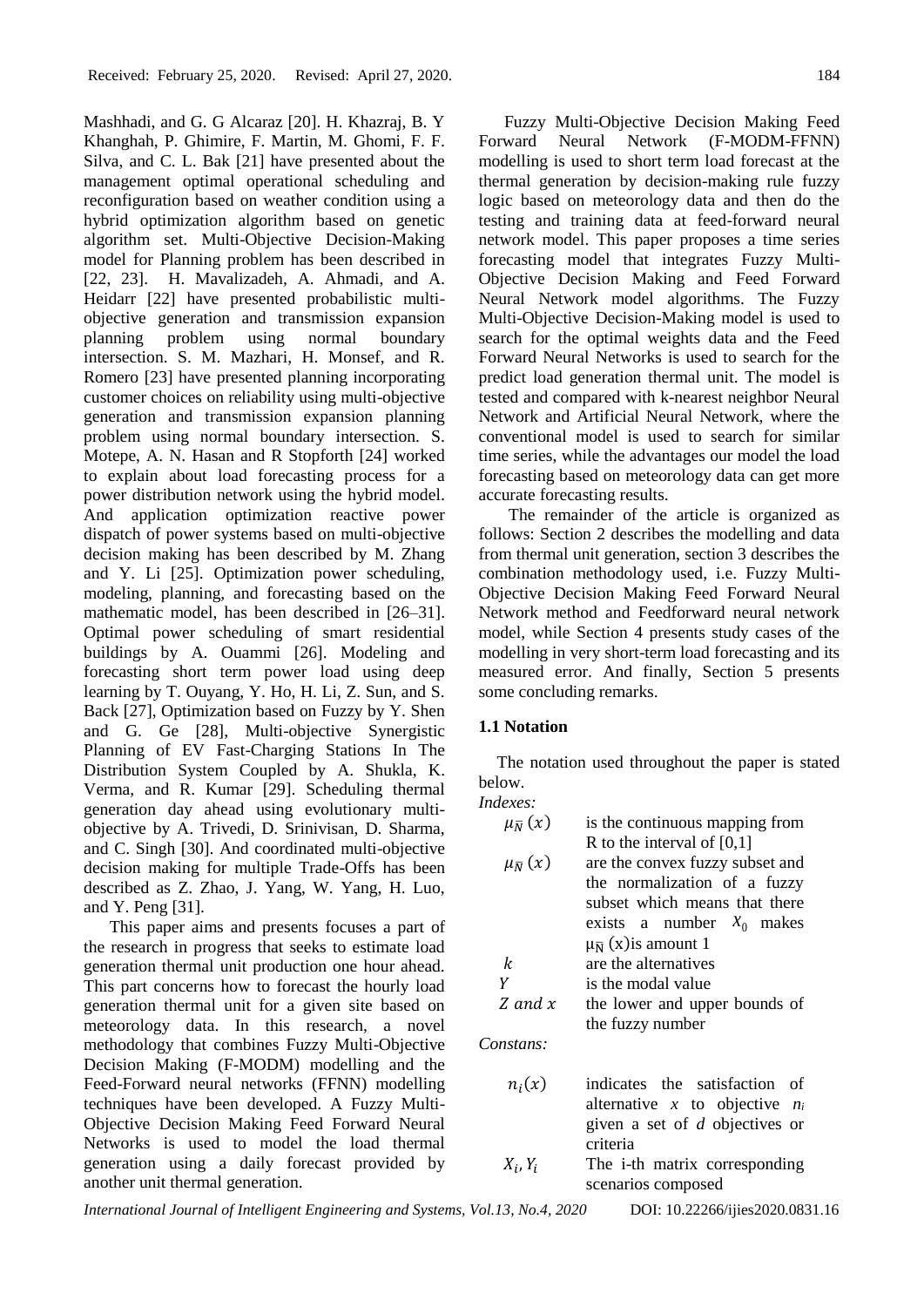# **1.2 System description and data analysis data collection**

In this research, measured the load hourly data and weather data are used to forecast the load generation for the next hours [12]. The load generation measurements were performed continuously every 30 minutes in sixteen hours. The dataset for short term load forecasting contains thirty four hours of data (from 00.30 a.m. to 04.00 p.m) on 20-March 2018 at twelve the thermal generation using gas fuel and between one thermal generation with another thermal generation in interconnection system: combined cycle Gas and Steam power plant GT 11 (112,45 MW), combined cycle Gas and Steam power plant GT 12 (112,45 MW), combined cycle Gas and Steam power plant GT 13 (112,45 MW), combined cycle Gas and Steam power plant ST 10 (188,91 MW), combined cycle Gas and Steam power plant GT 21 (112,45 MW), combined cycle Gas and Steam power plant GT 22 (112,45 MW), combined cycle Gas and Steam power plant GT 23 (112,45 MW), combined cycle Gas and Steam power plant ST 20 (188,91 MW), combined cycle Gas and Steam power plant GT 31 (112,45 MW), combined cycle Gas and Steam power plant GT 32 (112,45 MW), combined cycle Gas and Steam power plant GT 33 (112,45 MW), combined cycle Gas and Steam power plant ST 30 (188,91 MW). Fig. 1 illustrates daily load data values as measured at thermal generation. These monitored data have been used to validate the methodology using Fuzzy-Multi Objective Decision Making -Feed Forward Neural Network as the proposed model for very short term load forecasting.

The area usage-based Fuzzy-Multi Objective Decision Making -Feed Forward Neural Network modelling load forecasting computer simulation has been proposed and based on weather and meteorology information to simulate future load growth based on different anticipated scenarios. The increasingly popular, affordable, and accurate weather data provide an excellent database platform for Fuzzy-Multi Objective Decision Making -Feed Forward Neural Network hybrid modelling load forecasting techniques. Thus Fuzzy-Multi Objective Decision Making -Feed Forward Neural Network modelling for load forecasting technology becomes even more attractive than before both from an economic point of view and superior load forecasting based on weather and meteorology data accuracy. There are a few stages for Fuzzy-Multi Objective Decision Making -Feed Forward Neural Network load forecasting as shown in Fig. 2, where



Figure. 1 Measured load data at thermal generation from 00.30 a.m. to 04.00 p.m.



Figure. 2 Load forecasts for predicting the generated thermal power

load forecasts are used to predict the thermal power plant that a given combined cycle Gas and Steam power plant which fused in the interconnection system can generate utilizing its mathematical modelling. Fuzzy-Multi Objective Decision Making -Feed Forward Neural Network information is used to predict the load. The area usage is mapped to a load growth pattern recognition. The area usage and load growth are then calibrated based on different rule constraints, such as system load growth, fuel available, fuel cost, future economic growth of the area, humidity, temperature, etc.

#### **2. The methodology**

In this research, we propose a novel forecasting model that can improve the temperature and humidity prediction by sharing the strength of several meteorology services and this section explains the basic idea of the developed combination methodology for load forecasting, namely Fuzzy-Multi Objective Decision Making - Feed Forward Neural Network hybrid model. The first purpose of this research is the improvement of load forecasting results using Fuzzy Multi-Objective Decision Making (F-MODM) model which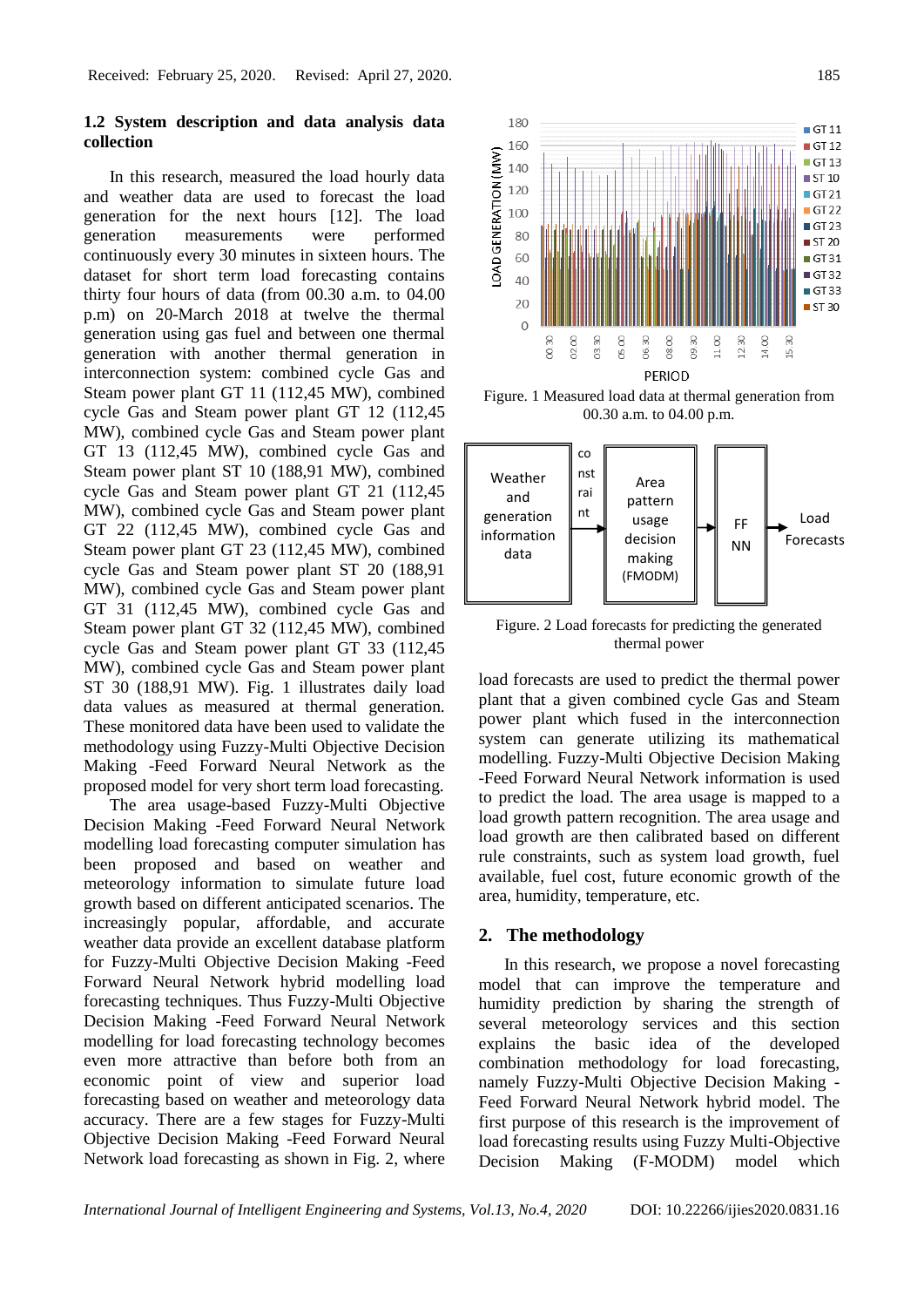

Artificial Neural Network (F-MODM-FFNN) load forecasting model

combined with a model of feedforward artificial neural network (FFNN) methods, and the process is then used to forecast load output of a thermal generation one hour ahead based on weather data. Simulation of the Fuzzy-Multi Objective Decision Making -Feed Forward Neural Network can be programmed in a few minutes after the recording of the initial measurements. For the load forecasting, the Fuzzy-Multi Objective Decision Making -Feed Forward Neural Network hybrid combination method employs weather data i.e. power, temperature, fuel, and humidity.

#### **2.1 System structure**

The block diagram of the proposed load forecasting using a hybrid combination modelling system is shown in Fig. 3. Especially, the hybrid combination models system works under a two-step operation mode. In the first step, the raw data meteorology from different weather services and the raw data generation power system are gathered together which is then used as input data of the Fuzzy Multi-Objective Decision Making (F-MODM) Feed Forward Artificial Neural Network (FFNN) models forecasting, and in the second step, hybrid combination models to generate an improved load forecast, in which each Fuzzy-Multi Objective Decision Making -Feed Forward Neural Network has been created and integrated based on weather and meteorology data to produce the load forecasting. Process for the comprehensive hybrid combination Fuzzy Multiobjective Decision Making -Feed Forward Artificial Neural Network load forecasting modelling, there are two-steps, i.e: **First Step:** Concept of the Fuzzy Multi-Objective Decision Making (F-MODM). This section constructs an analytical model for measuring the prediction possibility of success of knowledge load forecasting using the Fuzzy Multi-Objective Decision-Making approach. We can see Fig. 4. The procedures for load forecasting implementation based on weather and meteorology data. Fuzzy Multi-objective decision making comprises a finite set of alternatives, among which the decisionmakers have to select, evaluate or rank according to the weights of a finite set of criteria (attributes). The purpose of this section is to establish a hierarchical structure for tackling the evaluation problem of load forecasting. This section comprises four subsections: investigating the parameters affecting knowledge load forecasting, building the hierarchical structure of evaluation criteria, determining the evaluation criteria weights criteria weights and determining the prediction possibility value load forecasting the results.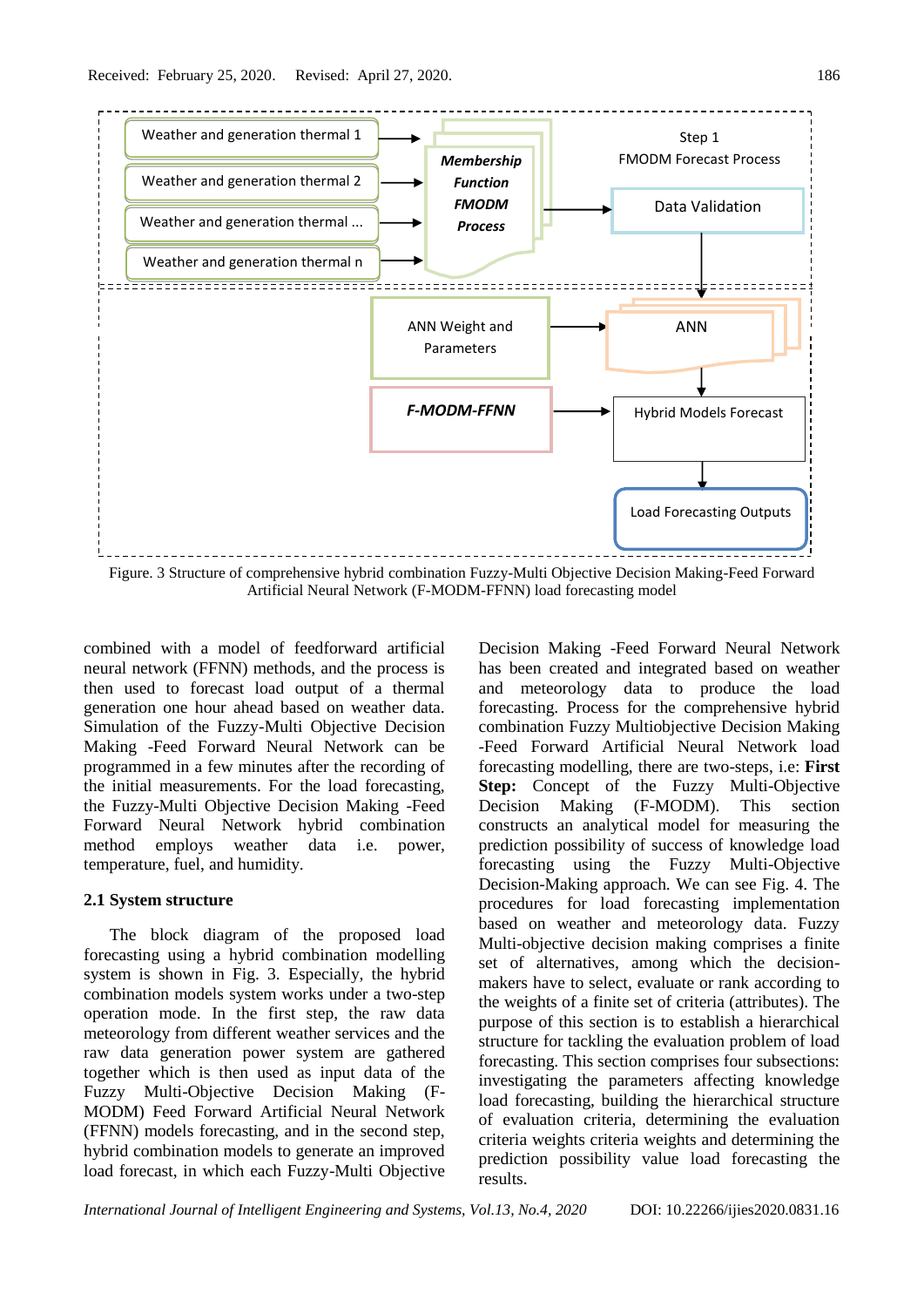**Second Step:** Concept of the Fuzzy Multi-Objective Decision Making (F-MODM) - FFNN

#### **Fuzzy Sets and Fuzzification**

A fuzzy set is a set containing elements that have varying degrees of membership in the set [Moyuen]. And the fuzzy numbers are the fuzzy subset of real numbers representing the expansion of the confidence. The fuzzy number  $\tilde{X}$  be a fuzzy number set, of which the membership function is  $\mu_{\tilde{B}}(x): R \to [0,1]$ , and it comprises the following features:

- 1)  $\mu_{\tilde{N}}(x)$  is the continuous mapping from R to the interval of [0,1]
- 2)  $\mu_{\widetilde{N}}(x)$  is the convex fuzzy subset

 $\mu_{\tilde{N}}(x)$  is the normalization of a fuzzy subset which means that there exists a number  $x_0$  makes  $\mu_{\tilde{N}}(x)$  is amount 1

$$
\tilde{B} = \begin{bmatrix}\n1 & \tilde{b}_{12} & \tilde{b}_{13} & \cdots & \tilde{b}_{1m} \\
\tilde{b}_{21} & 1 & \tilde{b}_{23} & \cdots & \tilde{b}_{2m} \\
\tilde{b}_{31} & \tilde{b}_{32} & 1 & \cdots & \tilde{b}_{3m} \\
\vdots & \vdots & \ddots & \vdots & \ddots & \vdots \\
\tilde{b}_{m1} & \tilde{b}_{m2} & \tilde{b}_{m3} & \cdots & 1\n\end{bmatrix}
$$
\n
$$
= \begin{bmatrix}\n1 & \tilde{b}_{12} & \tilde{b}_{13} & \cdots & \tilde{b}_{1m} \\
1/\tilde{b}_{12} & 1 & \cdots & \cdots & \tilde{b}_{2m} \\
1/\tilde{b}_{13} & 1/\tilde{b}_{23} & 1 & \cdots & \tilde{b}_{3m} \\
\vdots & \vdots & \ddots & \vdots & \ddots & \vdots \\
1/\tilde{b}_{1m} & 1/\tilde{b}_{1m} & 1/\tilde{b}_{1m} & \cdots & 1\n\end{bmatrix}
$$

So, if those numbers fulfill the aforementioned mathematics method requirements then they are called fuzzy numbers has been explained by H. Mavalizadeh, A. Ahmadi, and A. Heidarr [22]. The characteristics and membership function of the triangular fuzzy number (TFN) should possess the following basic features. The fuzzy number *A* on to be the triangular fuzzy number if its membership function  $\mu_{\tilde{A}}(x): R \to [0,1]$  is equal to

$$
\mu_{\tilde{A}}(x) = \begin{cases}\n(x - Z) / (Y - Z) & , Z \leq x \leq Y \\
(x - x) / (x - Y) & , Y \leq x \leq x \\
0, & \text{otherwise,} \n\end{cases}
$$
\n(1)

Where Z and x stand for the lower and upper bounds of the fuzzy number  $\tilde{A}$  and Y is the modal value. The triangular fuzzy numbers (TFNs) can be denoted by,  $\tilde{A} = (Z, Y, x)$  and the following are the operational laws of two the triangular fuzzy

numbers 
$$
\widetilde{A}_1 = (Z_1, Y_1, x_1)
$$
 and  $\widetilde{A}_2 = (Z_2, Y_2, x_2)$   
[22].

# **Fuzzy Logic Multi-Objective Decision-Making Scheme**

Then, according to the fuzzy set theory, the minimum of the weighted scores is used for the final composite value. The minimum represents the intersection of the sets because all the criteria are necessary to the final decision for load forecasting thermal generation system. For the mathematical equation for load forecasting, the composite index value is represented as follows for the fuzzy set method [28]. The problem of combining typical objectives for multi-objective decision making for load forecasting problem can be considered to involve two aspects resulting in an overall decision function *N*, which is a mapping a decision process, involves the selection of one set of alternative  $n_i$  into some set S which has at least a linear ordering on its elements, from a universe of k alternatives, in particular  $N(x) =$  $f[n_1(x), n_2(x), n_3(x), ..., n_k(x)]$  for each  $x \in X$ , where  $n_i(x)$  indicates the satisfaction of alternative *x* to objective *n<sup>i</sup>* given a set of *d* objectives or criteria  $M = \{m_1, m_2, m_3, ..., m_d\}$  that is very important to the multiobjective decision making. For based on the multiobjective decision-making formulation for load forecasting described previously, the decision measure for a particular alternative, *n*, can be replaced with a classical implication of the form.

# **Electricity Load Forecasting Description using FMODM Method**

For the typical multi-objective decision problem, which a decision problem process, involves the selection of one alternative,  $t_i$ , from a universe of n alternatives.

The use of linguistic variables is currently widespread and the linguistic effect values of load with based on meteorology data alternatives found in this research are primarily used to assess the linguistic ratings given by the evaluators. Furthermore, linguistic variables are used as a way to measure the performance value of load forecasting based on weather meteorology data alternative for each criterion as "Equally", "Low", "Fair", "Good", and "crucial". In Table 1. Explain value membership function of linguistic scale for importance weights of factors for Fuzzy Multi-Objective Decision-Making model and Table 2 is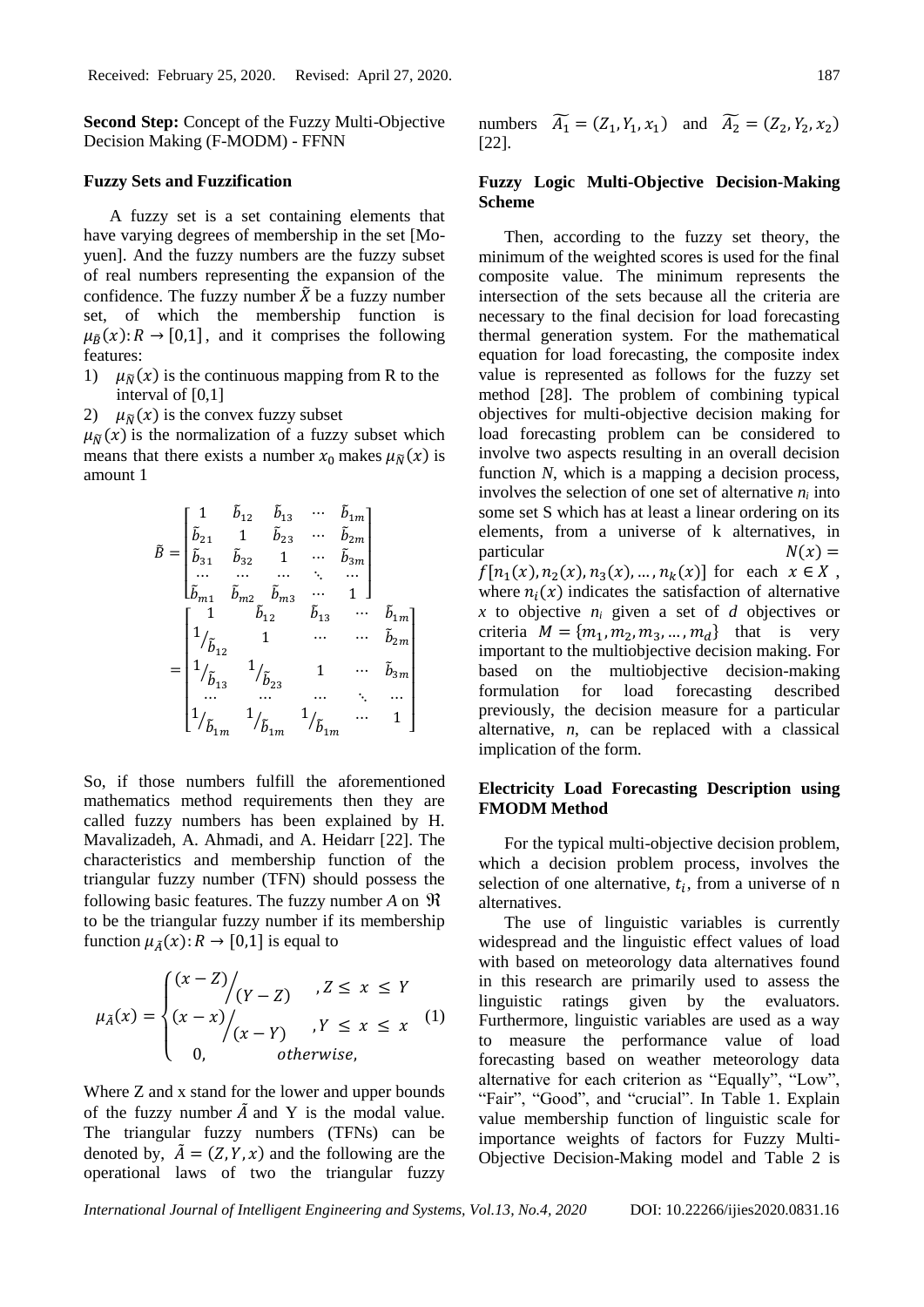| Importance weights of factors |                           |  |  |  |
|-------------------------------|---------------------------|--|--|--|
| <b>Definition</b>             | <b>Corresponding TFNs</b> |  |  |  |
| No Operation (No)             | (0.0.0.0.0.0)             |  |  |  |
| Low Important (Li)            | (0.9, 0.9, 2.9)           |  |  |  |
| Equally Important (Ei)        | (0.9, 2.9, 4.9)           |  |  |  |
| Fair Important (Fi)           | (2.9, 4.9, 6.9)           |  |  |  |
| strongly Important (St)       | (4.9, 6.9, 9)             |  |  |  |
| Crucial (Ci)                  | (6.9.9.9)                 |  |  |  |

Table 1. Membership Function of linguistic scale for importance weights of factors

Table 2. Subjective cognition results of evaluators Linguistic variables for the possible rating of success

| Evalu | <b>Linguistic Variables TFNs</b> |                   |             |        |         |  |
|-------|----------------------------------|-------------------|-------------|--------|---------|--|
| ator  |                                  |                   |             |        |         |  |
|       | Equally                          | Low               | Fair        | Good   | Crucial |  |
| 1     | [0, 0]                           | <b>140</b>        | $\sqrt{70}$ | [140   | [170    |  |
|       | 40]                              | 60                | 90          | 160    | 200     |  |
|       |                                  | 80]               | 140]        | 180]   | 2001    |  |
| 2     | [0, 0]                           | [20]              | [60]        | $[130$ | [160    |  |
|       | 501                              | 60                | 100         | 150    | 200     |  |
|       |                                  | 100]              | 1401        | 1701   | 2001    |  |
| 3     | [0, 0]                           | $\left[30\right]$ | [76         | [120   | [176]   |  |
|       | 381                              | 54                | 96          | 156    | 200     |  |
|       |                                  | 86]               | 1301        | 180]   | 2001    |  |
| 4     | [0, 0]                           | [80]              | [120        | [160   | [180    |  |
|       | 80]                              | 100               | 140         | 170    | 200     |  |
|       |                                  | 1201              | 1601        | 1801   | 2001    |  |
| 5     | <sup>[0]</sup><br>$\overline{0}$ | [30]              | [90]        | [150   | [180    |  |
|       | 50]                              | 60                | 120         | 160    | 200     |  |
|       |                                  | 901               | 1501        | 180]   | 2001    |  |

Subjective cognition results of evaluators Linguistic variables for the possible rating of success for Fuzzy Multi-Objective Decision-Making model the load prediction unit thermal generation with gas and steam fuel.

## **Feed Forward Neural Network (FF-NN)**

Artificial Neural Network is a mathematical method inspired by the structure and information processing of biological neural networks. Artificial Neural Networks are intelligent systems that able to learn, memorize and create relationships among data [Chen, at al]. While the standard procedure is to take a rich database that provides the most accurate description of the phenomena or system to be modelled, and then divides it into two sets of data; the training inputs set and the testing or validations set. After the validation or testing test, the Artificial Neural Networks based model will be ready to use. However, for the present application, the Artificial Neural Networks has to start learning based on a weak training set at the beginning, then subsequently develops and sharpens the acquired knowledge while ensuring the continuity of its task.

The period of use of the model delimited by two successive training is the validation period. And the uniqueness of the present modelling approach is that it is progressive, since the artificial neural network model is initially building constructed based on the existing database (of any size), and after this, its training and validations are periodically performed as the database expands over time as explained by Fig. 5.

The Artificial Neural Networks was trained according to the generalized training scheme we can see illustrated by Fig. 6 using the feedforward-NN algorithm. The prediction used mathematic models designed for Fuzzy Multi-Objective Decision Making Feed Forward Neural Network is described in Fig. 7 if the validation test for forecasting the



Figure. 4 Process Fuzzy – Multi-Objective Decision Making (FMODM)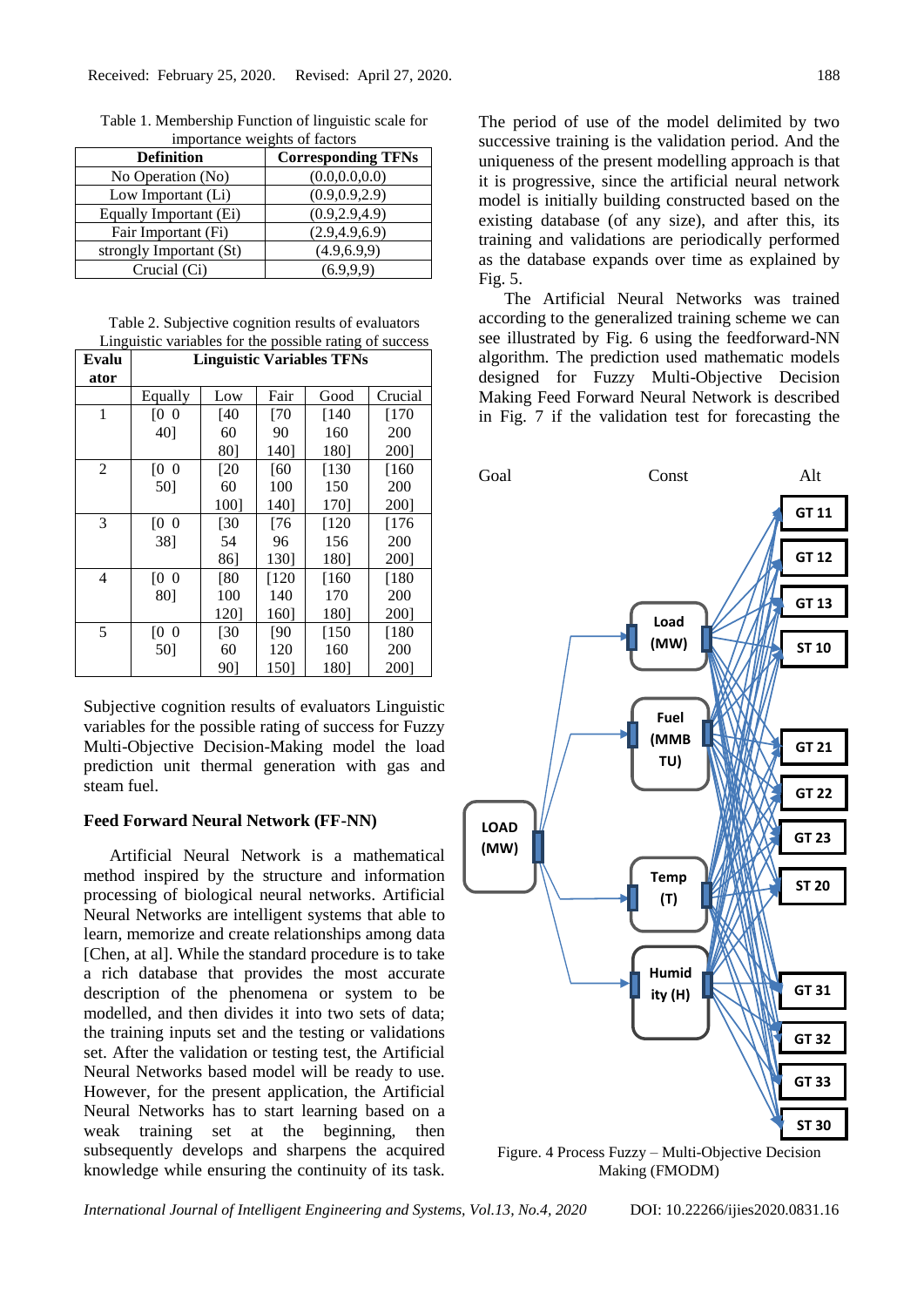

Figure. 5 The progressive Feedforward-Neural Network forecasting



Figure. 6 The Feed Forward structure for forecasting of load

electricity load is successful and gets better the result. The Electricity load prediction process using a hybrid Fuzzy Multi-Objective Decision Making-Feed Forward Neural Network Algorithm can also be divided into two proceesses: (a) Fuzzy Multi-Objective Decision-Making mathematics modelling to determine membership function and linguistic variable for input data at the ANN process; (b) The Feedforward Neural Network mathematics for electrical load forecasting. For illustration flowchart, the forecasting process using Fuzzy-Multi Objective Decision Making–Feed Forward Neural Network Hybrid modelling, consist of: (a) Load for the training set; (b) Load for the testing set; (c) Load for the validation set in Fig. 7. In this research, Fuzzy-Multi Objective Decision Making–Feed Forward Neural Network structure construction was programmed using MATLAB programming. MATLAB is been provided with some Feedforward Neural Networks tools. In most of the proposed application a typical feed-forward neural network algorithm for load forecasting based on meteorology data in thermal generation structure, shown in Fig. 8, can be expressed by the following and relationship between input data and output of the Fuzzy-Multi Objective Decision Making Feed-Forward Neural Network Hybrid Modelling the forecast Process.

#### **3. Results and analysis**

This section discusses the result of the Fuzzy-Multi Objective Decision Making–Feed Forward Neural Network model used to predict future load generation thermal gas by using one hour ahead procedure. The Fuzzy-Multi Objective Decision Making–Feed Forward Neural Network modelling can be divided into three stages: (1) the topology design stage which includes the choice of the Fuzzy-Multi Objective Decision Making model simulation for the first input using four input variable (2) the second stage Feed-Forward Neural Network model, the number of its layers, the number of neurons in each layer, its inputs and outputs data from Fuzzy-Multi Objective Decision Making process simulation prediction (3) the training and testing stage during which samples are presented to the feed-forward Neural Network and the weights are adjusted accordingly till a predetermined condition is satisfied; (4) the validation result for the predicted load generation one hour ahead of using Fuzzy-Multi Objective Decision Making Feed-Forward Neural Network model. The procedure is described in Fig. 9. We test our model using previously described databases for load generation forecasting based on target data parameters meteorology data, during the process forecast of 1 hour ahead.

#### **3.1 Input data**

Input data for the Fuzzy-Multi Objective Decision Making Feed-Forward Neural Network model, it is expected that a valid result of load generation based on meteorological predict will be produced. The design model forecast is divided into two stages:

Step 1: Calculating weight using the membership function based on the Fuzzy Multi Objectif Decision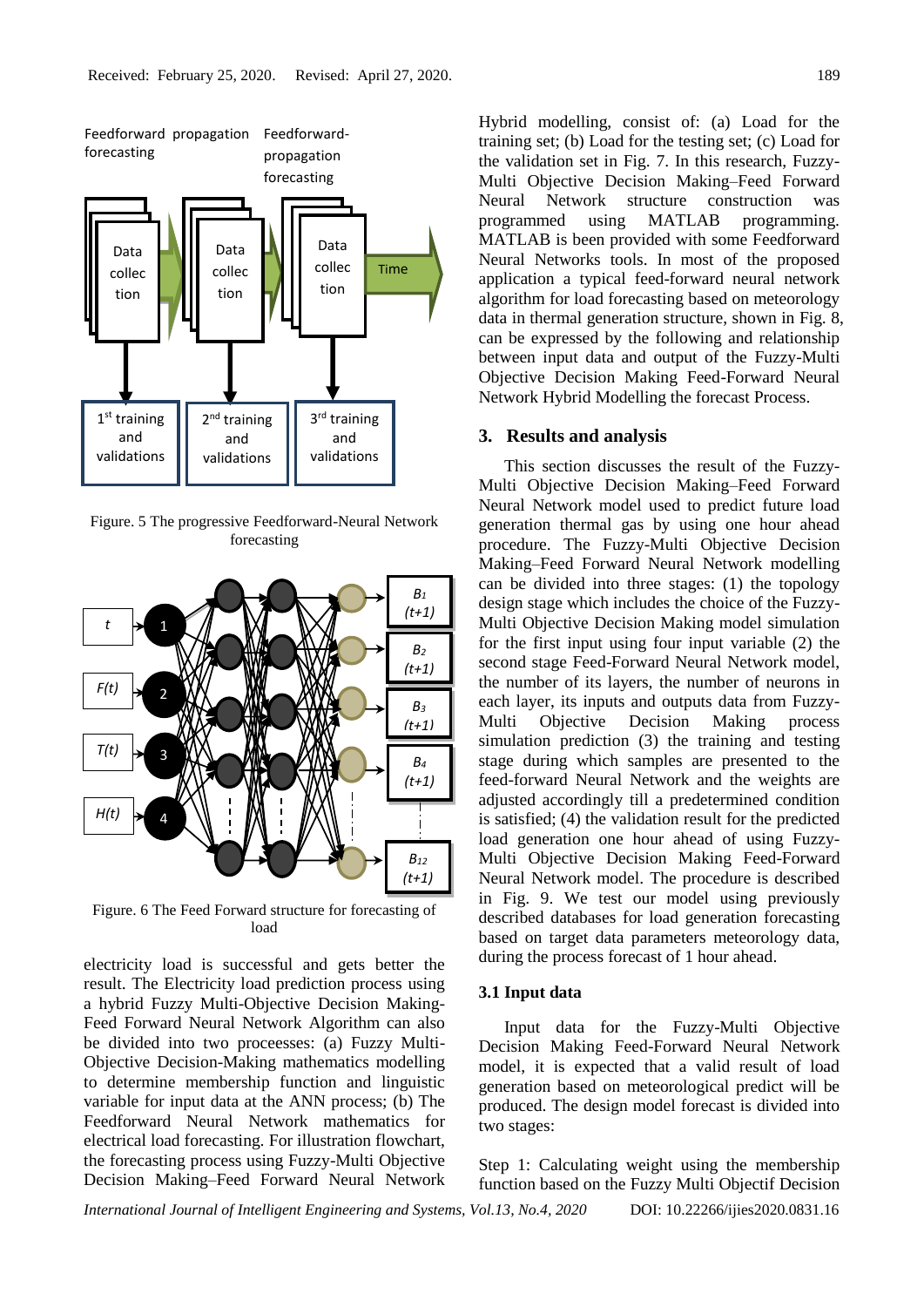Making model every hour for all of the thermal gas generation.

Step 2: Using input data for Feed Forward Neural Network modeling and simulation based on the assumption that the existing data input testing and training is a combination of the results obtained from the data Fuzzy Multi-Objective Decision Making model.

The Fuzzy-Multi Objective Decision Making Feed-Forward Neural Network model proposed in this research seeks to estimate and forecast a thermal gas station production for one hour. Fig. 9 illustrates an example of normalized data for sixteen hours from the user database and the Fuzzy Multi-Objective Decision Making Feed Forward hybrid model every hour for sixteen-hour for all of the gas and steam thermal load generation. In Fig. 10. The result describes the comparison of load generation forecasting in sixteen-hours (00:30 to 16:00) on March 20, 2018, based on the Fuzzy-Multi Objective Decision Making Feed-Forward Neural Network model, actual data, k-Nearest Neighbour Neural Network model, and Artificial Neural Network model. The value result shows that a very Short-term load generation prediction simulation using the Fuzzy Multi-Objective Decision Making Feed Forward Neural Network model during sixteen hours window gives better compared to the simulation k-Nearest Neighbour-Neural Network model and Artificial Neural Network model. From the simulation results using the F- Multi-Objective Decision Making Feed Forward Neural Network simulation model based on meteorological data consists of load generation for gas and steam thermal generation, cost, fuel, temperature, and humidity. Mean Square Error (MSE) and Root Mean Square Error (RMSE) was used as an error statistical indicator of the forecast load generation hybrid modelling. Prediction from the Fuzzy-Multi Objective Decision-Making model was then compared with the Feed Forward Neural Network model and the mean average of meteorological data prediction. For the comparison, the Fuzzy Multi-Objective Decision Making Feed Forward NN hybrid model performed only 1000 iterations for each learning period. The Feed Forward Neural Network model is initially constructed based on the Fuzzy Multi-Objective Decision-Making model based on meteorology data, and after that, its testing and training input data using a hybrid model based on meteorology data is periodically performed as the database expands over time. The hybrid Fuzzy-Multi Objective Decision Making Feed-Forward Neural Network model is good agreement with

Table 3. The combinations for the Feed Forward Neural Networks topology

| Number of hidden layers                |         |
|----------------------------------------|---------|
| Number of hidden neurons               | 16      |
| Activation function used in the hidden | tansig  |
| layer                                  |         |
| Activation function used in the output | Purelin |
| layer                                  |         |
| <b>Target Error</b>                    | 0.001   |
| Learning Rate                          | O 1     |

measured data in the object position gas and steams thermal generation. To analyse and evaluate the performance of the models, a statistical error measurement was used in the experiment, namely the mean square error and root mean square error. And in Table 3. explain about the combination for fuzzy multi-objective decision making feed-forward neural network proposed hybrid model.

For the comparison, using the Fuzzy Multi-Objective Decision Making Feed Forward Neural Network hybrid model performed a maximum of 1000 epoch for each learning period. In Fig. 7 illustrates the all the data for the three subsets: (a) load for the training data set; (b) load for the testing data set; and (c) load for the validation data set. In this figure the plots illustrations for load versus the time. The feed-forward Neural Networks algorithm is initially constructed for the training based on the Fuzzy Multi-Objective Decision-Making model data, and after this, its training is periodical as the database expands over time.

To analysis, the accuracy of each model to forecast the load generation value, mean square error, and root mean square error coefficient between value results of Fuzzy-Multi Objective Decision Making Feed-Forward Neural Network and actual ground measurements were calculated. The result very short term for 1 hour ahead load generation steam and gas thermal forecasting we can see Fig. 11. In Fig. 12. (a) and (b) Illustration about calculation with mean square error and root mean square error coefficient between actual data Fuzzy-Multi Objective Decision Making Feed-Forward Neural Network hybrid model, k-Nearest Neighbour-Neural Network model and Artificial Neural Network model.

For more clearly, the lowest error statistical indicators of k-Nearest Neighbour-Neural Network modelling mean square error with a value 0.01 and root mean square error with a value 0.22 during the sixteen periods while the highest root means square error with a value 6.0 MW and the highest mean square error with a value 1366.82 MW, and Artificial Neural Network modelling mean square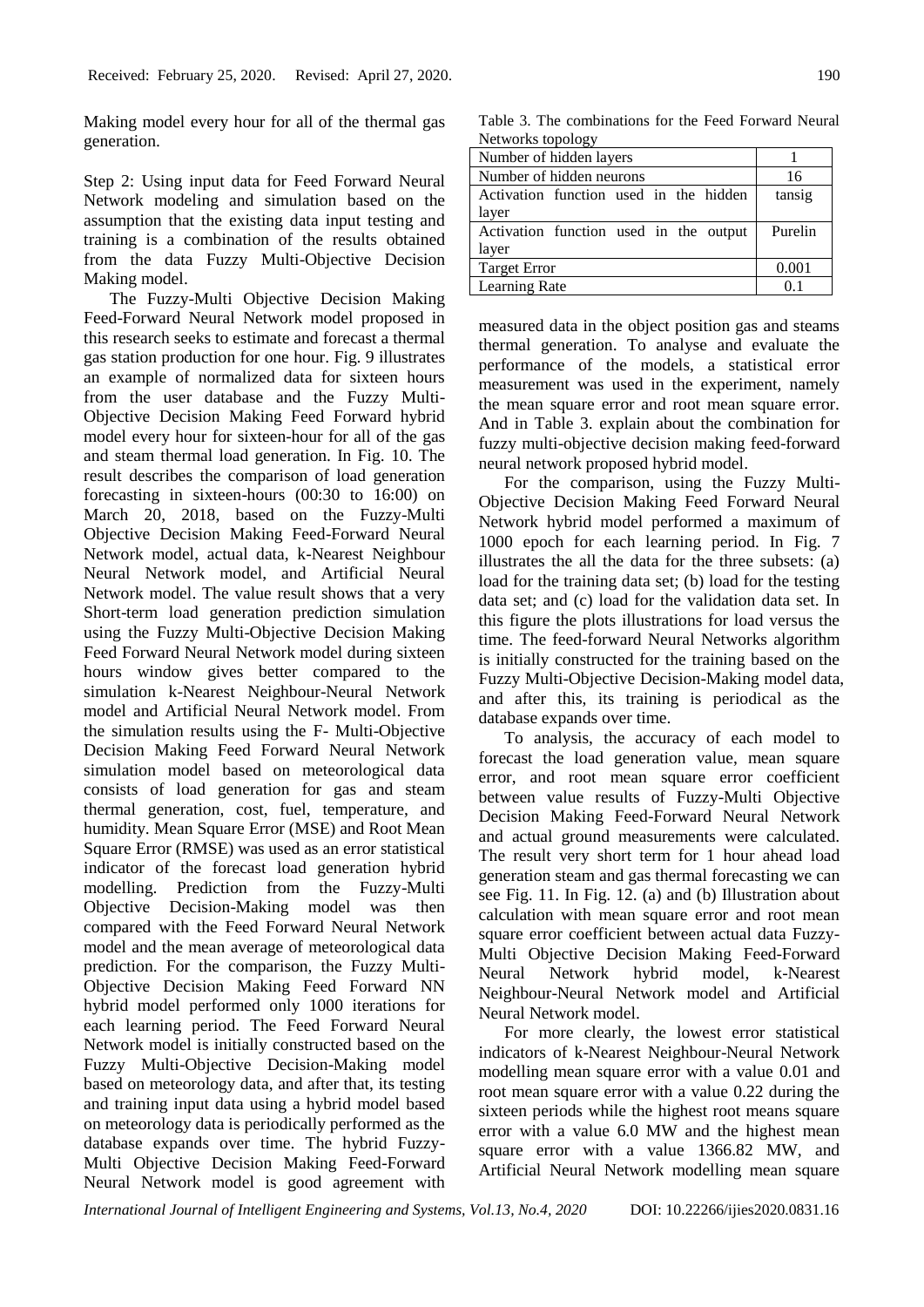error with a value 0.01 and root mean square error with a value 0.24 during the sixteen periods while the highest root means square error with a value 6.05 MW and the highest mean square error with a value 1367 MW. On the other hand, the error statistical indicator for the proposed hybrid model (Fuzzy Multi-Objective Decision Making-FeedForward Neural Network model) root mean square error is value error 0.2 and mean square error is value error 0.001.







Figure. 8 The flowchart of the Fuzzy-Multi Objective Decision Making Feed-Forward Neural Network Hybrid Modelling the forecast Process

Note that the highest Root Mean Square Error valued 4,43 MW and Mean Square Error was 387.8 MW during the sixteen periods.

The Fuzzy Multi-Objective Decision Making-Feedforward Neural Network hybrid model displays a better forecast than the k-Nearest Neighbor Neural Network model and Artificial Neural Network analysis simulation load generation.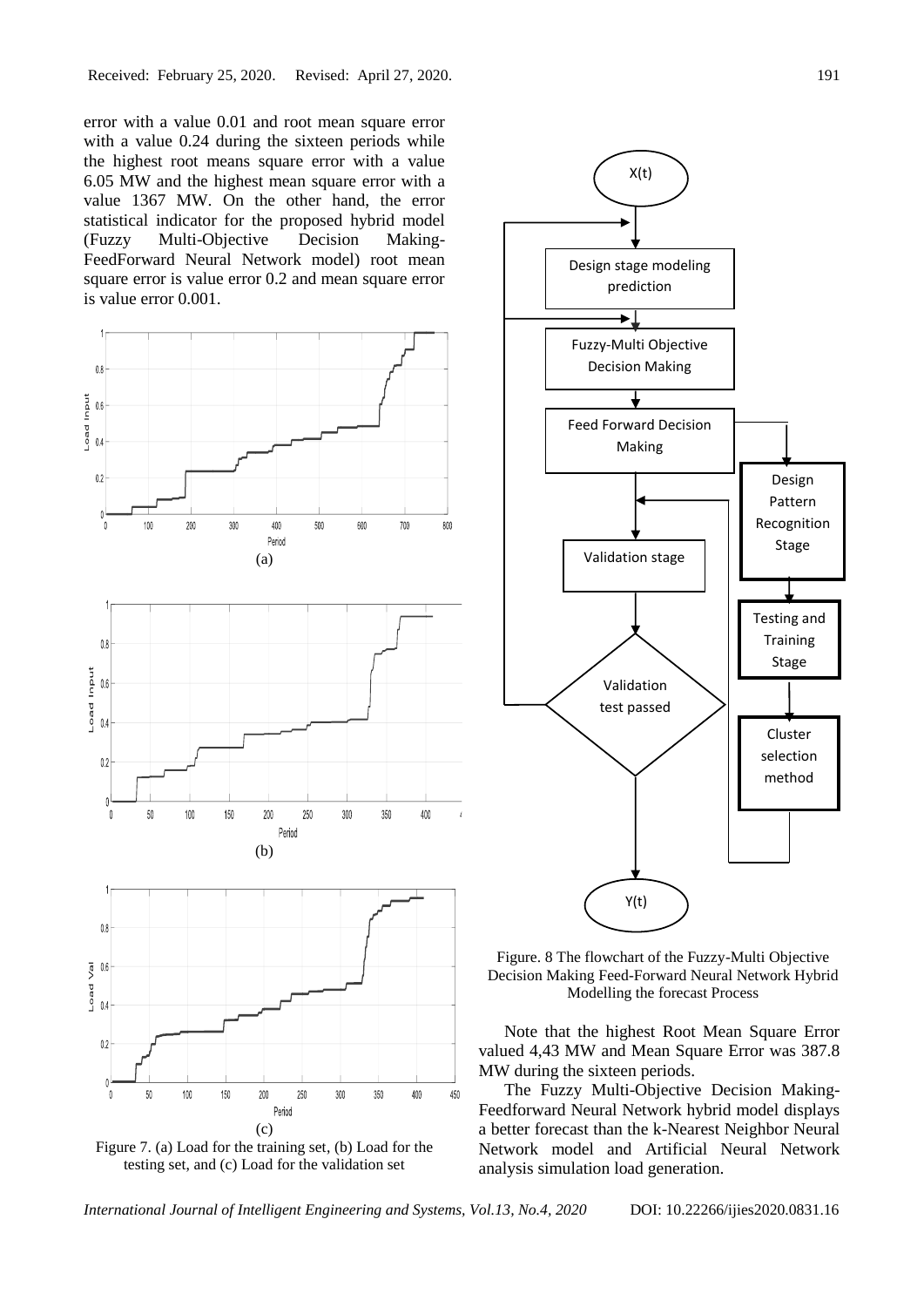

Figure. 10 Load generation thermal gas based on the Fuzzy Multi-Objective Decision Making Feed Forward Neural Network (F-MODM-FFNN) hybrid modelling (from 00:30 a.m. to 04:00 p.m.)



Figure. 11 The result very short term for 1 hour ahead load predict gas and steam generation using hybrid model versus actual data



Figure. 9 Normalization input data Fuzzy Multi-Objective Decision Making Feed Forward Neural Network (F-MODM-FFNN) simulation and modelling (from 00:30 a.m. to 04:00 p.m)

## **4. Conclusion**

In this work, a novel methodology Fuzzy Multi-Objective Decision Making-Feed Forward Neural Networks modelling for very short-term forecasting specifically 60 minutes or 1 hour ahead of load generation has been developed. In this research, we proposed a new hybrid model for load generation forecasting using a combination of Fuzzy-Multi Objective Decision Making modelling and Feed Forward Neural Network. The proposed model in research accepts as input parameters the mean hourly load thermal and gas generation, the sixteen hours air temperature, the sixteen hours fuel every thermal and gas generation, and the sixteen hours humidity. The output is represented by the 1 hour or 60 minutes ahead of load generation. The following conclusions can be drawn from this study: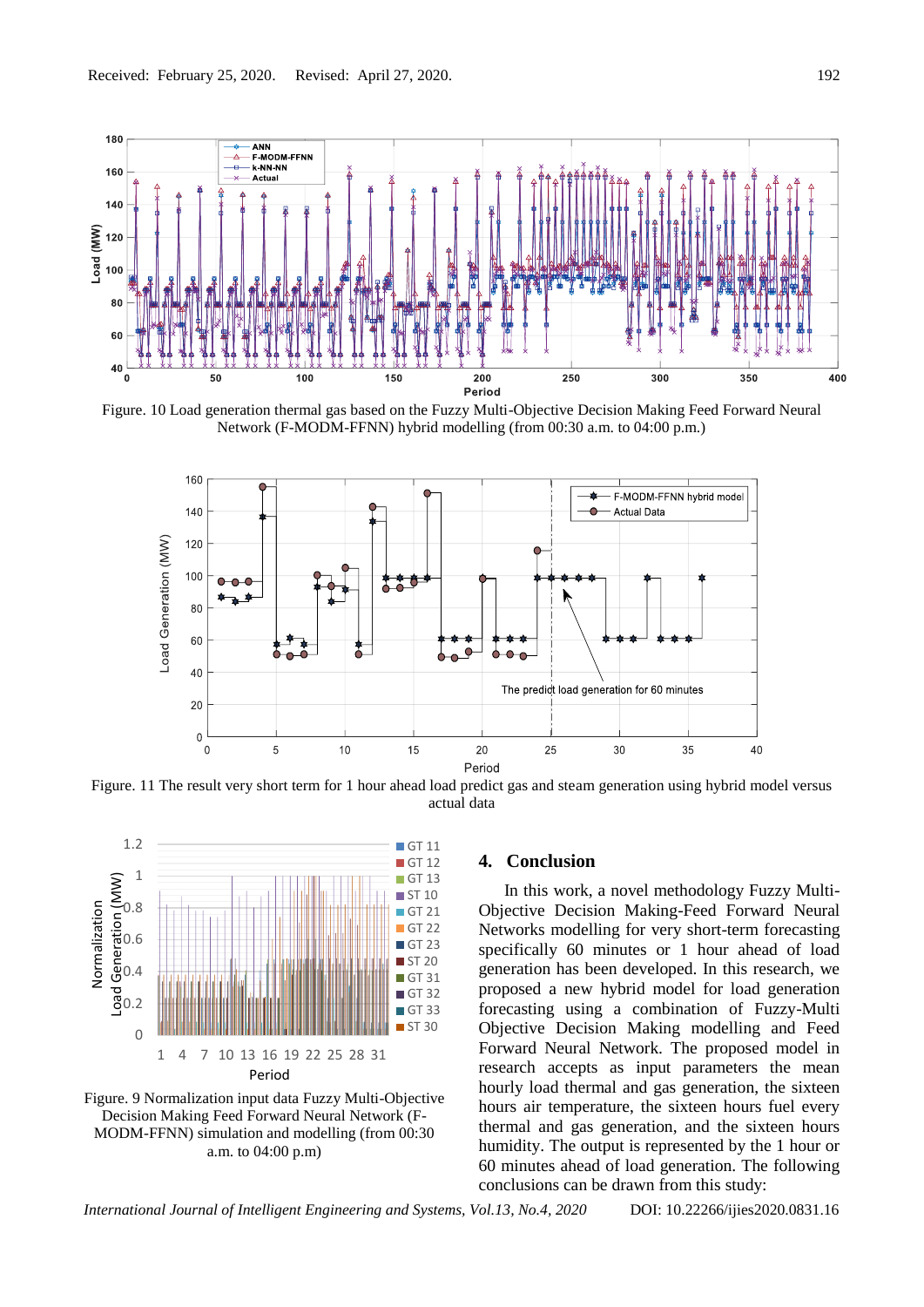

Figure. 12 (a) Mean Square Error (MSE) coefficient between load generation Predict based on Fuzzy-Multi Objective Decision Making Feed-Forward Neural Network hybrid model, k-Nearest Neighbour-Neural Network and Artificial Neural Network model and (b) Root Mean Square Error (RMSE) coefficient between load generation Predict based on Fuzzy-Multi Objective Decision Making Feed-Forward Neural Network hybrid model, k-Nearest Neighbour-Neural Network and Artificial Neural Network model

- A proper selection of features derived from the load time series is necessary to maximize the fuzzy multi-objective decision-making feedforward neural network forecast performance.
- The result of fuzzy multi-objective decision making feed-forward neural network hybrid model used for 1 hour ahead short term load forecast for Gresik in Indonesia, shows that hybrid model has a good performance and reasonable prediction accuracy was achieved for this model. The result suggests that fuzzy multi-objective decision making feed-forward neural network hybrid model with the developed structure and topology can perform

good prediction with least error and finally this fuzzy multi-objective decision-making feedforward neural network could be an important tool for short term load forecasting. This research concerns how to predict load generation data at thermal generation. The study also considers the availability of a local measured database. It clearly shows that the load generation forecasting using a different F-MODM-FFNN hybrid model for every hour based on meteorological data giving a better result output, which means the load generation forecasting largely depends on variable meteorological data, where the meteorology data variables consist of load, humidity, and temperatures.

A comparison between the actual data measures of the load generation Fuzzy Multi-Objective Decision Making-Feed Forward Neural Network model has better and predictor shows a good forecast performance for 1 hour ahead and compared with the k-Nearest Neighbor-Neural Network model and Artificial Neural Network model. The root means square error statistical indicators of the k-Nearest Neighbour-Neural Network model is the root mean square error value 0.22 and mean square error is mean value 0.01 and compared with Artificial Neural Network model with the value the root mean square error statistical indicators of the Artificial Neural Network model is mean error value 0.24 and mean square error is mean value 0.01. On the other hand, the error statistical indicator for the proposed model Fuzzy-Multi Objective Decision Making-Feed Forward Neural Network with a value the mean square error is mean value error 0.001 and root mean square error is mean value error 0.2. Note that the highest root means square error was 4.43 MW and meansquare error was 387.8 MW during the sixteen periods. The performance of the proposed Fuzzy-Multi Objective Decision Making-Feed Forward Neural Network hybrid model predicts shows good predicted performance compared with only the k-Nearest Neighbour-Neural Network model and Artificial Neural Network. And the proposed Fuzzy Multi-Objective Decision Making-Feed Forward Neural Networks hybrid model in this research can be used effectively to forecast very short term the load thermal and gas generation by giving the resulting output closer and match with actual measured data. The further scope of this paper is towards the forecasting development of a new load generation interconnection system hydro thermal modelling through which major obstacles like Occlusions and Background Movements with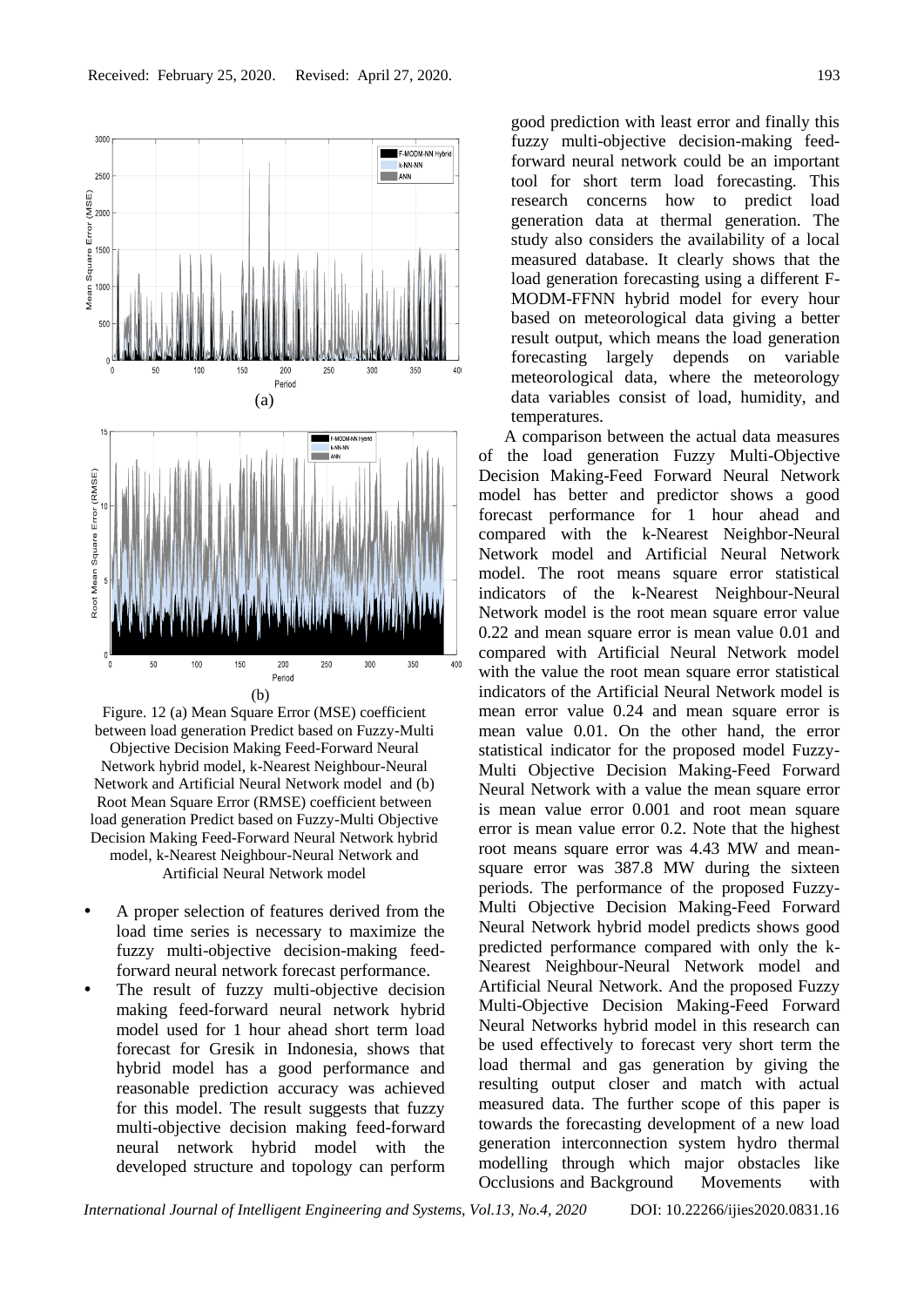using calculate minimalization transmission losses and position generation. Furthermore, a new frame selection technique which can able to long term load generation predicted linear derive both linear and non-linear relationships between action sequences is intended to develop.

## **Conflicts of Interest**

The authors declare no conflict of interest.

## **Author Contributions**

Eppy Yundra and Unit Three Kartini conceptualization and designed model; Eppy Yundra and Laili Ika Wardani performed the experiments; Eppy Yundra, Unit Three Kartini, Dwi Ardianto and Laili Ika Wardani contributed investigation, software, materials, validation, reagents, data curation and formal analysis tools; Eppy Yundra and Unit Three Kartini writing original draft preparation, review and editing, Unit Three Kartini and Eppy Yundra, project administration, and funding acquisition.

# **Acknowledgments**

Authors gratefully and wish to thank acknowledge the support Department of Electrical Engineering and Intelligence Power System Lab. for their valuable suggestions as well as Universitas Negeri Surabaya.

## **References**

- [1] D. Liu, L. Zeng, C. Li, K. Ma, Y. Chen, and Y. Cao, "A Distributed Short-Term Load Forecasting Method Based on Local Weather Information", *IEEE Systems Journal*, Vol. 12, No. 1, pp. 1937-9234, 2016.
- [2] Y. Wang, Q. Chen, M. Sun, C. Kang, and Q. Xia, "An Ensemble Forecasting Method for the Aggregated Load with Sub Profiles", *IEEE*, Vol. 9, No. 4, pp. 1949-3063, 2018.
- [3] T. Vincent, P. Audrey, G. Yannig, A. Anestis, and P. Jean-Michel, "Electricity Forecasting Using Multi-Stage Estimator on Nonlinear Additive Models", *IEEE Transactions on Power Systems*, Vol. 31, No. 5, pp. 3665-3673, Sept 2016.
- [4] M. Liu, Y. Shi, and F. Fang, "Load Forecasting and Operation Strategy Design for CCHP Systems Using Forecasted Loads", *IEEE Transactions on Control Systems Technology*, Vol. 23, No. 5, pp. 1063-6536, 2015.
- [5] T.Hong, J. Wilson, and J. Xie, "Long Term Probabilistic Load Forecasting and Normalization With Hourly Information", *IEEE Transactions on Smart Grid*, Vol. 5, No. 1, pp. 456-462, 2014.
- [6] B. Liu, J. Nowotarski, T. Hong, and R. Weron, "Probabilistic Load Forecasting via Quantile Regression Averaging on Sister Forecasts"*, IEEE Transactions on SmartGrid*, Vol. 8, No. 2 pp. 730-737, 2017.
- [7] B. Li, J. Zhang, Y. He, and Y. Wang, "Short Term Load Forecasting Method Based On Wavelet Decomposition With Second-Order Gray Neural Network Model Combined With ADF Test", *IEEE Access*, Vol. 5, pp. 16324- 16331, 2017.
- [8] K. Weicong, D. Z. Yang, D. J. Hill, L. Fengji, and Y. Xu, "Short-Term Residential Load Forecasting Based on Resident Behaviour Learning", *IEEE Transactions on Power Systems*, Vol. 33, pp. 1087-1088, 2018.
- [9] J. Xie and T. Hong, "Temperature Scenario Generation For Probabilistic Load Forecasting", *IEEE Transactions on Smart Grid*, Vol.9, pp. 1680-1687, 2018.
- [10]L. Franklin, L. W. Jen, H. Heng, Y. D. Wang, and L. S. Robert, "Using Smart Meter Data to Improve the Accuracy of Intraday Load Forecasting Considering Customer Behavior Similarities", *IEEE Transactions on Smart Grid*, Vol. 6, pp. 911-918, 2014.
- [11]S. Cai, L. Liu, H. Sun, and J. Yan, "Fisher Information Based Meteorological Factors Introduction and Features Selection for Short Term Load Forecasting", *Entropy*, Vol. 20, No. 184, pp. 2-17, 2018.
- [12]B. Wang, Y. Li, and J. Watada, "Supply Reliability and Generation Cost Analysis Dual Load Forecast Uncertainty in Unit Commitment Problems", *IEEE Transactions on Power Systems*, Vol. 28, pp. 1-10, 2013.
- [13] U. T. Kartini, D. Ardianto, and W. Laili, "Very Short-Term Load Forecasting Based On Meteorological With Modeling k-NN-Feed Forward Neural Network", *J. Electrical Systems*, Vol. 15, pp. 1-16, 2019.
- [14]F. Mohamad, J. The and H. Abunima, "Multi-Objective Optimization of Solar/Wind Penetration in Power Generation Systems", *IEEE Access*, Vol. 7, pp. 169094-169106, 2019.
- [15]D. J. Y. Tey, Y. F. Gan, G. Selvachandran, S. G. Quek, F. Smarandache, L. H Son, M. A. Basset, and H. V Long, "A Novel Neutrosophic Data Analytic Hierarchy Process for Multi-Criteria Decision-Making Method: A Case Study in